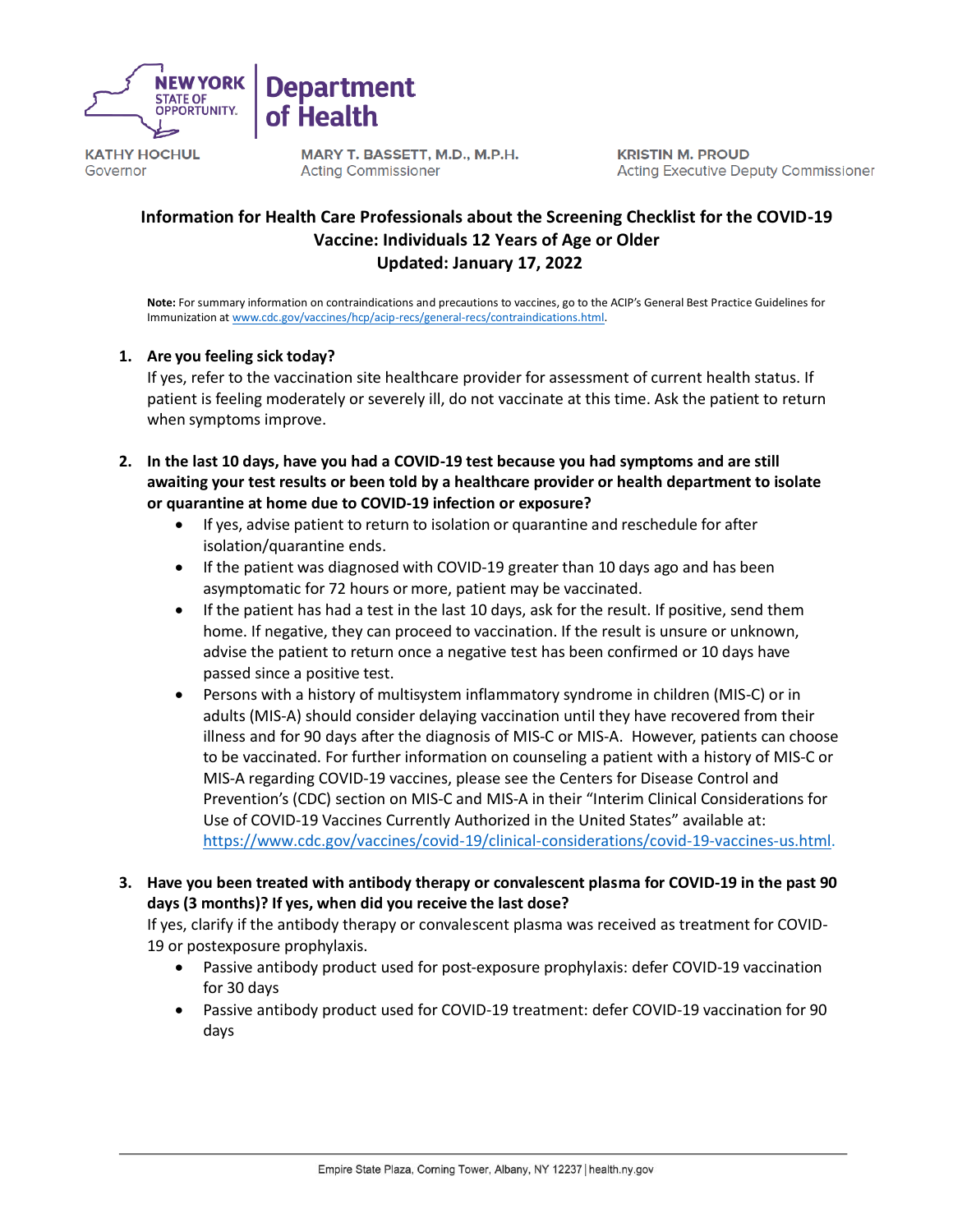**4. Have you ever had an immediate allergic reaction, such as hives, facial swelling, difficulty breathing, anaphylaxis to any vaccine, injection, or shot or to any component of the COVID-19 vaccine, or a severe allergic reaction (anaphylaxis) to anything?** If yes, then refer to the vaccination site healthcare provider for assessment of allergic reaction. Review the ingredient lists at: [https://www.cdc.gov/vaccines/covid-19/clinical](https://www.cdc.gov/vaccines/covid-19/clinical-considerations/covid-19-vaccines-us.html)[considerations/covid-19-vaccines-us.html.](https://www.cdc.gov/vaccines/covid-19/clinical-considerations/covid-19-vaccines-us.html)

Contraindications to COVID-19 vaccine:

- Severe allergic reaction (e.g., anaphylaxis) or immediate allergic reaction of any severity after a previous dose or to a component of the COVID-19 vaccine.
- People with a contraindication to one of the mRNA COVID-19 vaccines should not receive doses of either of the mRNA COVID-19 vaccines (Pfizer or Moderna).

Precautions to COVID-19 vaccine: (Refer to your organization's protocol to see whether individuals with a precaution to vaccination warrant further evaluation.)

- Immediate allergic reaction to any other vaccine or injectable therapy (i.e., intramuscular, intravenous, or subcutaneous vaccines or therapies excluding subcutaneous immunotherapy for allergies).
- Individuals with a contraindication to one type of COVID-19 vaccine (e.g., mRNA) have a precaution to the other (e.g., Janssen viral vector).
	- o Consultation with an allergist-immunologist should be considered to help determine if the patient can safely receive vaccination, and vaccination of these individuals should only be undertaken in an appropriate clinical setting under the supervision of a healthcare provider experienced in the management of severe allergic reactions.
	- o Note: These individuals should not be administered COVID-19 vaccine at Stateoperated vaccination sites.

For patients who are determined eligible for COVID-19 vaccination after assessment of allergy history, a 30-minute post-vaccination observation period is needed for the following:

- Patients with a history of an immediate allergic reaction of any severity to any other vaccine or injectable therapy
- Patients with a contraindication to a different type of COVID-19 vaccine (e.g., mRNA vs. Janssen viral vector)
- Patients with a history of anaphylaxis due to any cause

### **5. Are you pregnant or considering becoming pregnant?**

If yes, ask the patient if they would like to have a discussion with a healthcare provider at site for counseling on the risks and benefits of COVID-19 vaccine during pregnancy. Patient may be vaccinated if they choose and does not need to go to medical evaluation if they choose.

**6. Do you have cancer, leukemia, HIV/AIDS, or any other condition that weakens the immune system?**

If yes, ask the patient if they would like to have a discussion with the vaccination site healthcare provider about what is known and not yet known about COVID-19 vaccine for immunocompromised people. You can tell the patient that they may have a less strong immune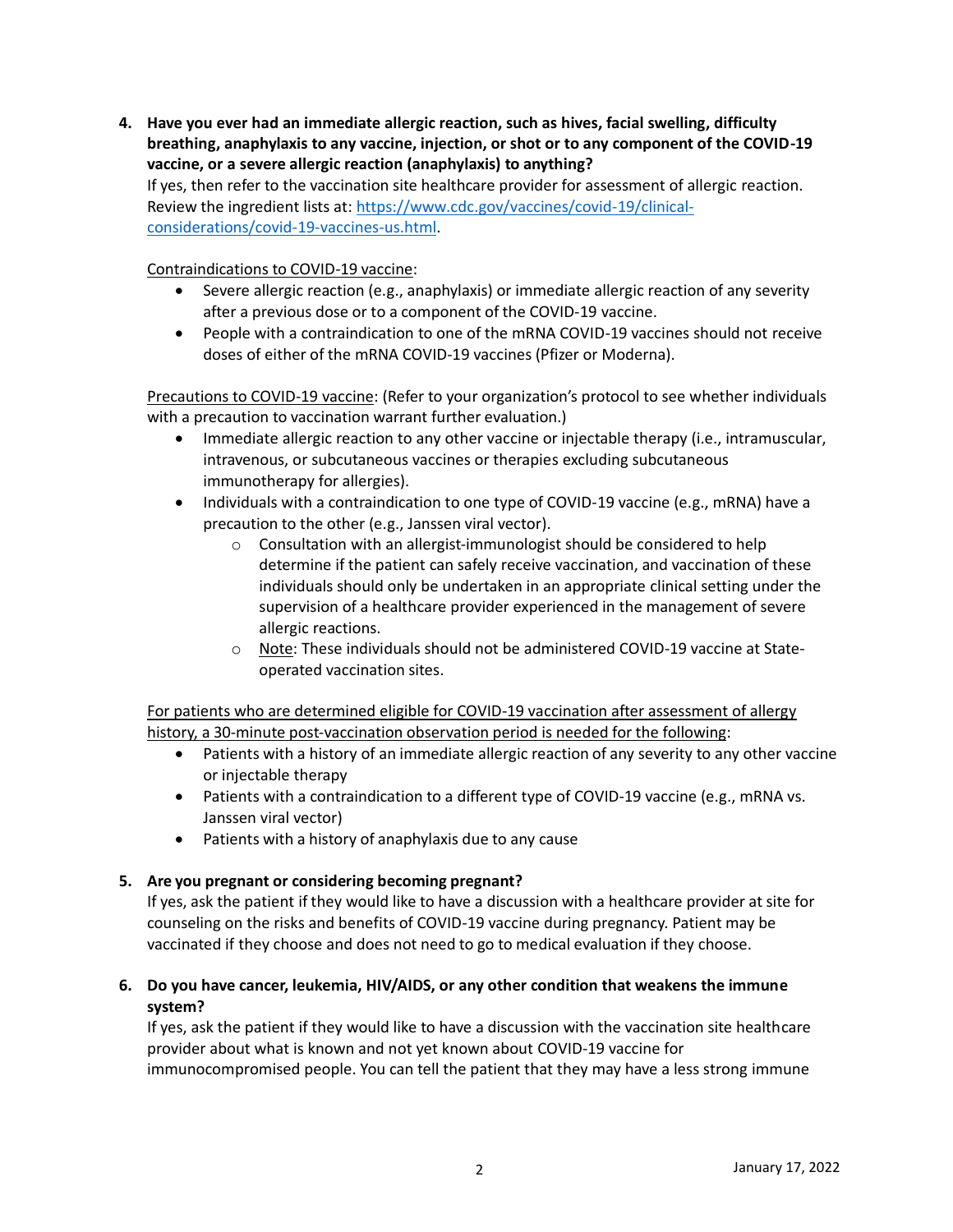response to the vaccine but may still get vaccinated. Patient may be vaccinated if they choose and does not need to go to medical evaluation if they choose not to.

**7. Do you take any medications that affect your immune system, such as cortisone, prednisone or other steroids, anticancer drugs, or have you had any radiation treatments?** If yes, ask the patient if they would like to have a discussion with the vaccination site healthcare provider about what is known and not yet known about COVID-19 vaccine for immunosuppressed people. You can tell the patient that they may have a less strong immune response to the vaccine but may still get vaccinated. Patient may be vaccinated if they choose and does not need to go to medical evaluation if they choose not to.

# **8. Do you have a bleeding disorder, a history of blood clots or are you taking a blood thinner?**

If yes, refer to healthcare provider to assess the patient's bleeding risk and thrombosis history. Persons with a history of immune-mediated thrombosis and thrombocytopenia, such as Heparin-Induced Thrombocytopenia (HIT) within the past 90 days should be offered an mRNA COVID-19 vaccine (i.e., Pfizer or Moderna vaccine) instead of Janssen (Johnson & Johnson) vaccine. If a person with a bleeding disorder or taking a blood thinner is cleared for vaccination,then administer vaccine using a 23-gauge or smaller caliber needle and apply firm pressure on the site of vaccination, without rubbing, for at least 2 minutes after vaccination.

# **9. Do you have a history of myocarditis (inflammation of the heart muscle) or pericarditis (inflammation of the lining around the heart)?**

If yes:

- Evaluate if this history was in relation to a dose of mRNA vaccine. If it was not, then the patient can receive any U.S. Food and Drug Administration (FDA) authorized COVID-19 vaccine after complete resolution of a myocarditis or pericarditis episode.
- If the patient developed myocarditis or pericarditis after the first dose of an mRNA vaccine, experts recommend deferral of the second dose until additional safety data are available. However, the second dose can be considered after complete resolution of a myocarditis or pericarditis episode. Decisions to proceed with vaccination should include conversations with the patient, parent/legal representative, and the clinical team, including a cardiologist. Considerations for vaccination may include:
	- o Personal risk of severe acute COVID-19 disease (e.g., age, underlying conditions).
	- o Level of COVID-19 community transmission and personal risk of infection.
	- $\circ$  Additional data on the risk of myocarditis or pericarditis following an occurrence of either condition after the first dose of an mRNA COVID-19 vaccine.
	- $\circ$  Additional data on the long-term outcomes of myocarditis or pericarditis that occurred after receipt of an mRNA COVID-19 vaccine.
	- $\circ$  Timing of immunomodulatory therapeutics; ACIP's general best practice guidelines [for immunization](https://www.cdc.gov/vaccines/hcp/acip-recs/general-recs/index.html) can be consulted for more information.
- For the full CDC interim clinical considerations regarding a history of myocarditisand/or pericarditis, please see the CDC's [COVID-19 Vaccines Currently Authorized in the United](https://www.cdc.gov/coronavirus/2019-ncov/vaccines/different-vaccines.html)  [States](https://www.cdc.gov/coronavirus/2019-ncov/vaccines/different-vaccines.html) and [Clinical Considerations: Myocarditis and Pericarditis after Receipt of mRNA](https://www.cdc.gov/vaccines/covid-19/clinical-considerations/myocarditis.html)  COVID-19 Vaccines Among [Adolescents and](https://www.cdc.gov/vaccines/covid-19/clinical-considerations/myocarditis.html) Young Adults.

Individuals recommended to receive a booster should speak with their healthcare provider about which vaccine is best for their booster dose. If they choose a different vaccine booster, according to FDA and CDC guidelines, they can select from any FDA-approved or authorized COVID-10 vaccine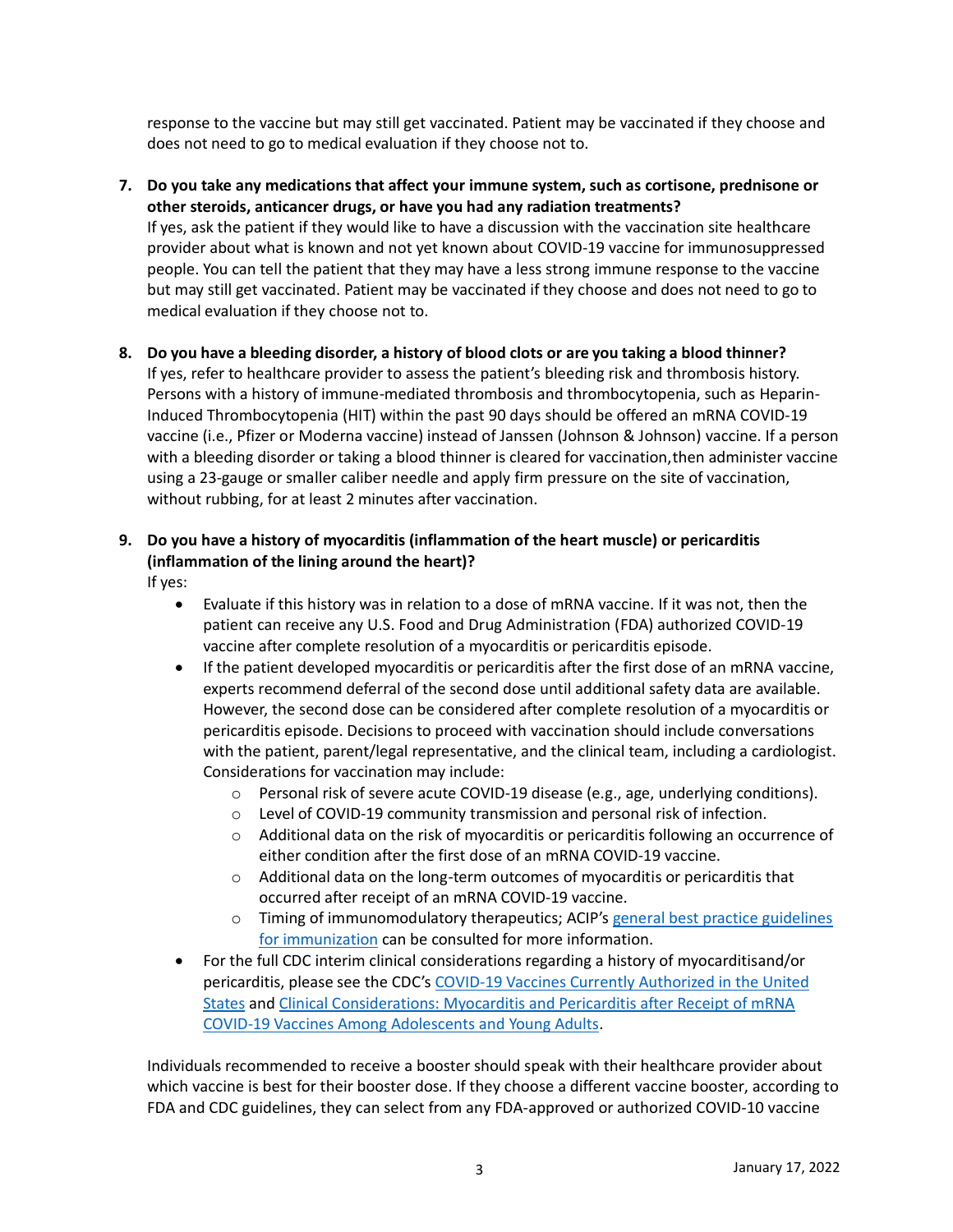for which they are eligible. Please see CDC's [Interim Clinical Considerations for Use of COVID-19](https://www.cdc.gov/vaccines/covid-19/clinical-considerations/covid-19-vaccines-us.html)  [Vaccines](https://www.cdc.gov/vaccines/covid-19/clinical-considerations/covid-19-vaccines-us.html) for more information on booster dosing and considerations for clinicians regarding the different vaccine products.

### **10. Are you 12 years old or older, and have you received 2 doses of the Pfizer vaccine, the second dose being at least 5 months ago?**

If yes, verify if this is a second dose or third dose. If this is a second dose of mRNA COVID-19 vaccine, be sure it is from the same manufacturer as the previous dose and that the second dose is being administered within the correct timeframe (21 days from first dose for Pfizer). If the patient does not recall previous COVID-19 vaccine received, check medical records, NYSIIS, CIR, or CDC vaccination cards to help determine the initial product received. The second dose of an mRNA COVID-19 vaccine should be administered as close to the recommended interval as possible.

If this is a third dose, verify if this is a booster dose of the Pfizer COVID-19 vaccine, or an additional third dose for a person who is moderately to severely immunocompromised. If this is a booster dose, verify that the person received Pfizer COVID-19 vaccine for their primary series, that it has been at least 5 months since the second dose. Individuals recommended to receive a booster should speak with their healthcare provider about which vaccine is best for their booster dose. If they choose a different vaccine booster, according to FDA and CDC guidelines, they can select from any FDA-approved or authorized COVID-10 vaccine for which they are eligible. Please see CDC's [Interim Clinical Considerations for Use of COVID-19 Vaccines](https://www.cdc.gov/vaccines/covid-19/clinical-considerations/covid-19-vaccines-us.html) for more information on booster dosing and considerations for clinicians regarding the different vaccine products.

If this dose is an additional third dose of the Pfizer COVID-19 vaccine for a person who is moderately to severely immunocompromised, there is a separate screening and consent form and a separate instruction document available for providers and these patients. These forms are available at [https://coronavirus.health.ny.gov/covid-19-vaccine-information-providers.](https://coronavirus.health.ny.gov/covid-19-vaccine-information-providers)

If this is a fourth dose of the Pfizer COVID-19 vaccine for a person who is moderately to severely immunocompromised, be sure this fourth dose is at least 5 months after the third dose was received.

**11. Have you received 2 doses of the Moderna vaccine, the second dose being at least 5 months ago?**  If yes, verify the person is at least 18 years old and if this is a second dose or third dose. If this is a second dose of mRNA COVID-19 vaccine, be sure it is from the same manufacturer as the previous dose and that the second dose is being administered within the correct timeframe (28 days from first dose for Moderna). If patient does not recall previous COVID-19 vaccine received, check medical records, NYSIIS, CIR, or CDC vaccination cards to help determine the initial product received. The second dose of an mRNA COVID-19 vaccine should be administered as close to the recommended interval as possible.

If this is a third dose, verify if this is a booster dose of the Moderna COVID-19 vaccine or an additional third dose for a person who is moderately to severely immunocompromised. If this is a booster dose, verify that the person received Moderna COVID-19 vaccine for their primary series, that it has been at least 5 months since the second dose. Individuals recommended to receive a booster should speak with their healthcare provider about which vaccine is best for their booster dose. If they choose a different vaccine booster, according to FDA and CDC guidelines, they can select from any FDA-approved or authorized COVID-10 vaccine for which they are eligible. Please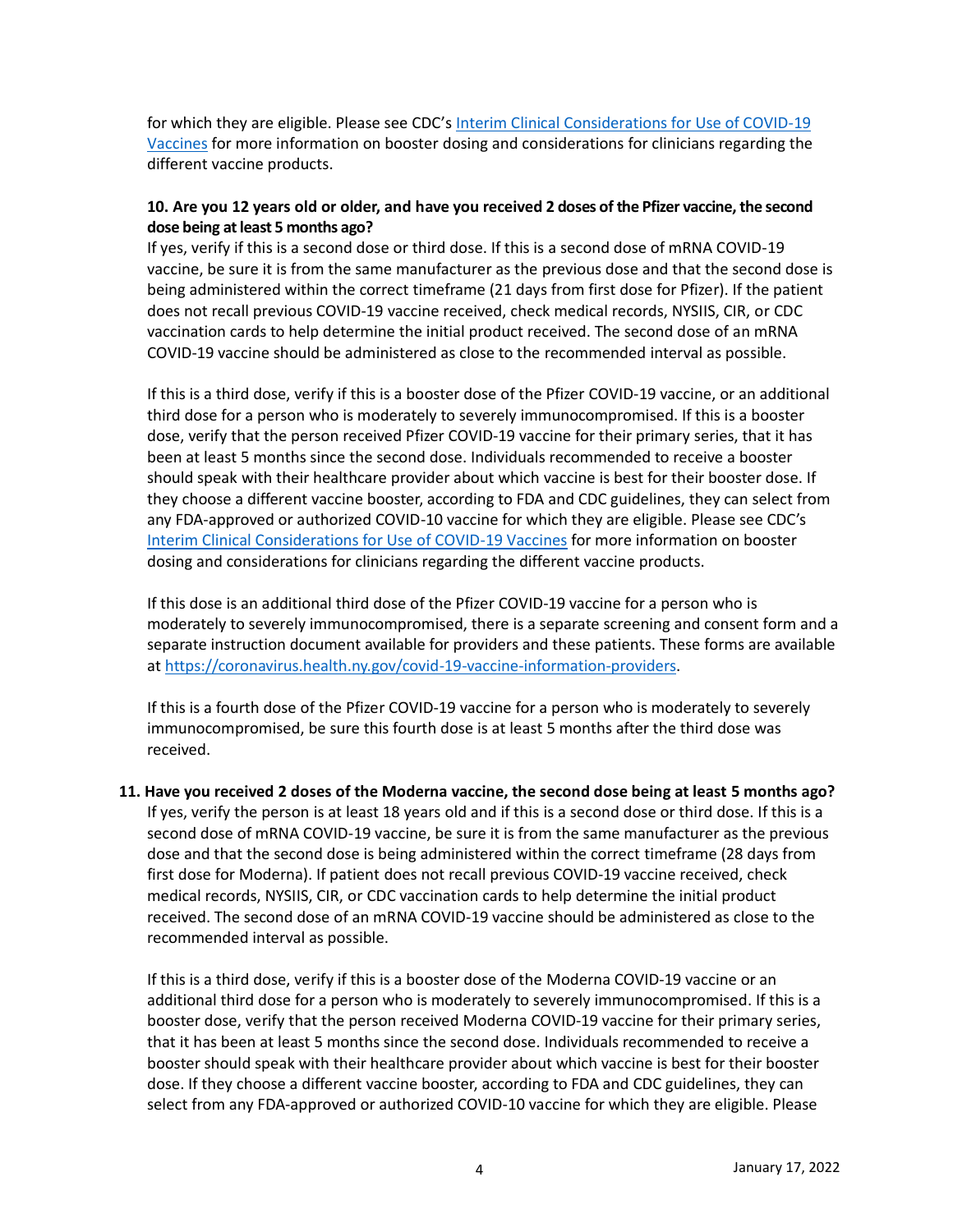see CDC's [Interim Clinical Considerations for Use of COVID-19 Vaccines](https://coronavirus.health.ny.gov/covid-19-vaccine-information-providers) for more information on booster dosing and considerations for clinicians regarding the different vaccine products.

If this dose is an additional third dose of the Moderna COVID-19 vaccine for a person who is moderately to severely immunocompromised, there is a separate screening and consent form and a separate instruction document available for providers and these patients. These forms are available at [https://coronavirus.health.ny.gov/covid-19-vaccine-information-providers.](https://coronavirus.health.ny.gov/covid-19-vaccine-information-providers)

If this is a fourth dose of the Moderna COVID-19 vaccine for a person who is moderately to severely immunocompromised, be sure this fourth dose is at least 5 months after the third dose was received.

### **12. Have you received a previous dose of the Janssen vaccine, at least 2 months ago?**

*(Individuals aged 18 years old or older who received a single dose Janssen primary series SHOULD receive a single COVID-19 booster dose (Pfizer-BioNTech, Moderna or Janssen) at least 2 months (8 weeks) after completing their Janssen primary series.)* 

If yes, verify if this is a booster dose. If this is a booster dose of Janssen COVID-19 vaccine, be sure that the dose is being administered at least 2 months from the first Janssen vaccine dose. If patient does not recall previous COVID-19 vaccine received, check medical records, NYSIIS, CIR, or CDC vaccination cards to help determine the initial product received.

Individuals recommended to receive a booster should speak with their healthcare provider about which vaccine is best for their booster dose. If they choose a different vaccine booster, according to FDA and CDC guidelines, they can select from any FDA-approved or authorized COVID-10 vaccine for which they are eligible. Please see CDC's [Interim Clinical Considerations for Use of COVID-19](https://coronavirus.health.ny.gov/covid-19-vaccine-information-providers)  [Vaccines](https://coronavirus.health.ny.gov/covid-19-vaccine-information-providers) for more information on booster dosing and considerations for clinicians regarding the different vaccine products.

# **13. If you had a previous dose of Janssen, did you develop thrombosis with thrombocytopenia syndrome (TTS)?**

If yes, do not administer a Janssen booster dose. TTS is a rare condition diagnosed by a health care provider in which people have blood clots and low platelet counts. Persons with a history of TTS following the Janssen vaccine should be offered an mRNA COVID-19 booster dose instead of an additional Janssen vaccine.

# **14. Have you received a previous dose of a non-FDA authorized or approved COVID-19 vaccine) 1 (AstraZeneca – VAXZEVRIA, Sinovac – CORONAVAC, Serum Institute of India – COVISHIELD, Sinopharm/BIBP, COVAXIN, Novavax – Covovax or Nuvaxovid)?**

- If yes, identify if the patient has received a complete or partial series of WHO Emergency Use Listing (EUL) vaccine.
	- $\circ$  If the patient received a complete series (e.g., 2 doses) of a WHO-EUL COVID-19 vaccine, CDC considers them to be fully vaccinated and no additional doses are needed. If this patient is seeking a booster dose, CDC's EUI has authorized a booster dose of the Pfizer-BioNTech vaccine ONLY for individuals who are at least 12 years old or older, and whose primary vaccine series was at least 5 months ago. Booster doses of either Moderna or Janssen COVID-19 vaccines are not permitted at this time.